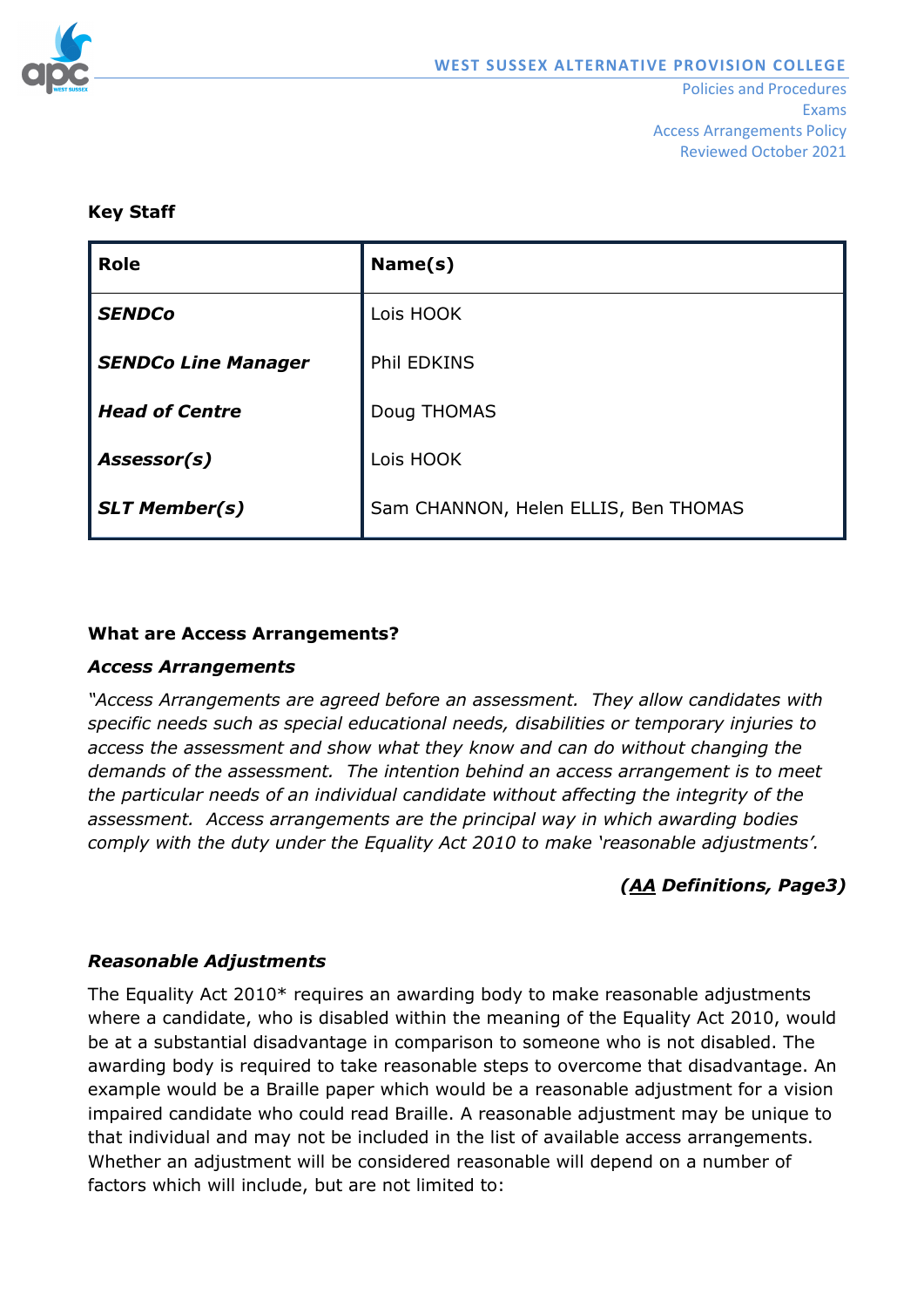

- the needs of the disabled candidate;
- the effectiveness of the adjustment:
- the cost of the adjustment; and
- the likely impact of the adjustment upon the candidate and other candidates.

An adjustment will not be approved if it:

- involves unreasonable costs to the awarding body;
- involves unreasonable timeframes; or
- affects the security and integrity of the assessment.

This is because the adjustment is not 'reasonable'

# **[\(AA](mailto:https://www.jcq.org.uk/exams-office/access-arrangements-and-special-consideration/regulations-and-guidance/access-arrangements-and-reasonable-adjustments-booklet) Definitions, page 3)**

### **Purpose Of The Policy**

The purpose of this policy is to confirm that West Sussex Alternative Provision College has a written record which clearly shows the centre is leading fulfils *"its obligations in respect of identifying the need for, requesting and implementing access arrangements."*

[JCQ '*[General regulations for approved centres'](mailto:https://www.jcq.org.uk/exams-office/general-regulations/general-regulations-for-approved-centres-2018-2019)*Chapter5.4]

This policy is maintained and held by the SENDCo alongside the individual files/efolders of each access arrangements candidate. Each file/e-folder contains detailed records of all the essential information that is required to be held according to the regulations.

Where the SENCo is storing documentation electronically he/she **mus**t create an e-folder for each individual candidate. The candidate's e-folder must hold each of the required documents for inspection. [\(AA](http://www.jcq.org.uk/exams-office/access-arrangements-and-special-consideration/regulations-and-guidance) 4.2)

The policy is annually reviewed to ensure that processes are carried out in accordance with the current edition of the JCQ publication *'Adjustments for candidates with disabilities and learning difficulties Access Arrangements and Reasonable Adjustments*'

# **General principles**

The principles for the centre to consider are detailed in  $\underline{AA}$  (section 4.2). These include:

The purpose of an access arrangement/reasonable adjustment is to ensure, where possible, that barriers to assessment are removed for a disabled candidate preventing him/her from being placed at a substantial disadvantage due to persistent and significant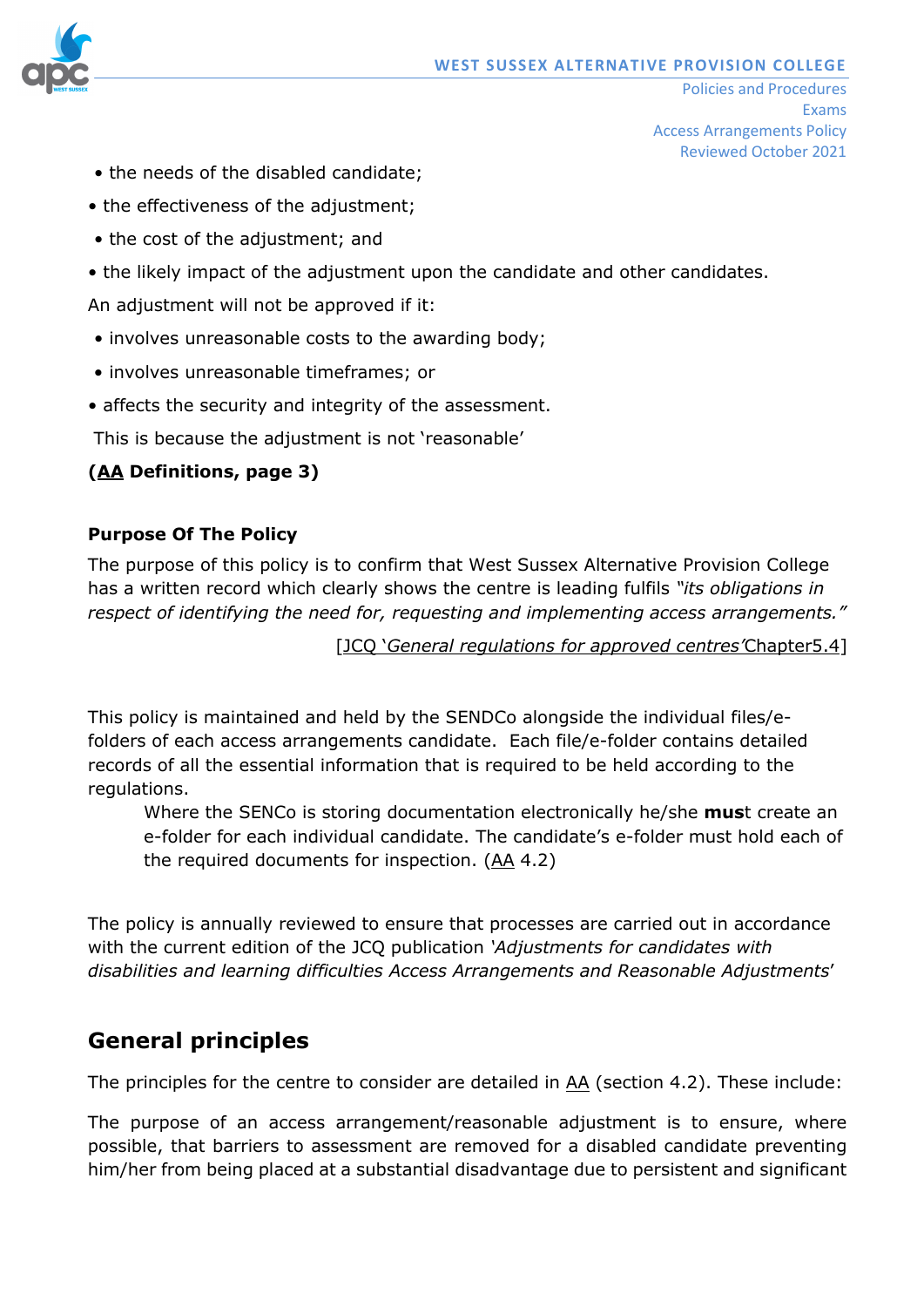

difficulties. The integrity of the assessment is maintained, whilst at the same time providing access to assessments for the disabled candidate.

The SENCo, or an equivalent member of staff within a FE college, **must** ensure that the proposed access arrangement/reasonable adjustment does not unfairly disadvantage or advantage the candidate.

Access arrangements/reasonable adjustments should be processed at the **start** of the course.

Arrangements **must** always be approved **before** an examination or assessment.

The arrangement(s) put in place must reflect the support given to the candidate in the centre.

The candidate **must** have had appropriate opportunities to practise using the access arrangement(s)/reasonable adjustment(s) before his/her first examination.

# **Equalities Policy (Exams)**

A large part of the access arrangements process is covered in the Equalities Policy (Exams) which covers staff roles and responsibilities in identifying the need for, requesting and implementing access arrangements and the conduct of exams.

A copy of the Equalities Policy (Exams) is held by the exams officer. In addition, all Examination Policies can be found on the Policies area of the College's Sharepoint site so that all teaching staff can access them.

*'The head of centre/senior leadership team will…..* recognise its duties towards disabled candidates ensuring compliance with all aspects of the Equality Act 2010†, particularly Section 20(7). This must include a duty to explore and provide access to suitable courses, submit applications for reasonable adjustments and make reasonable adjustments to the service the centre provides to disabled candidates. Where the centre is under a duty to make a reasonable adjustment, the centre must not charge a disabled candidate any additional fee in relation to the adjustment or aid...

†or any legislation in a relevant jurisdiction other than England and Wales which has an equivalent purpose and effect'

[\(JCQ General regulations for approved centre, Chapter](mailto:https://www.jcq.org.uk/exams-office/general-regulations/general-regulations-for-approved-centres-2018-2019) 5.4)

The access arrangements policy further covers the assessment process and related issues in more detail.

### **The Assessment Process.**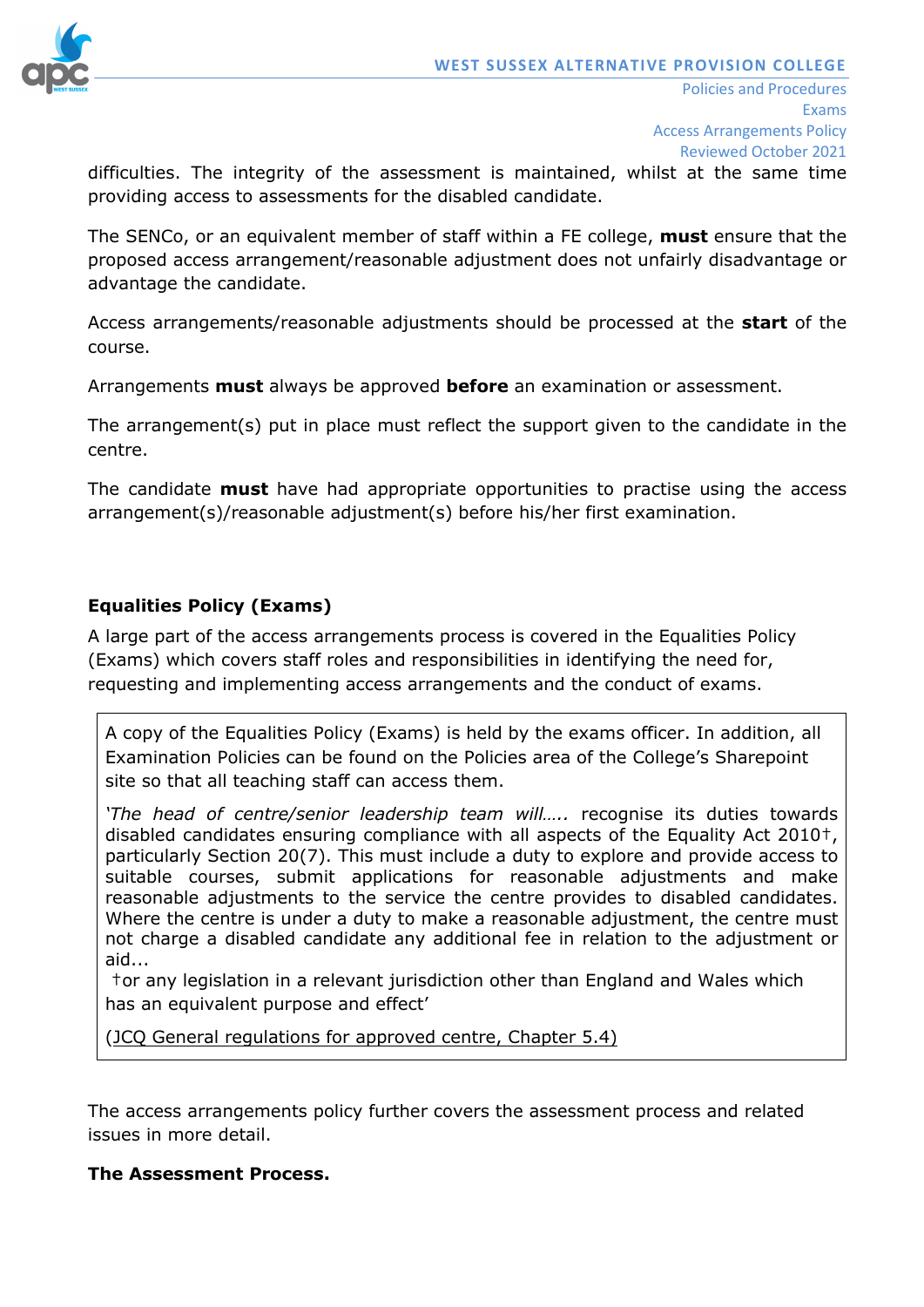

### **Types of access arrangements**

Access arrangements may include:

- 1. Supervised rest breaks
- 2. Extra time of up to 25%
- 3. Extra time of up to 50%
- 4. Extra time of over 50%
- 5. Reader/Computer reader
- 6. Read aloud
- 7. Scribe/Voice to text software
- 8. Word processor
- 9. Braille transcript
- 10. Prompter
- 11. Oral Language Modifier
- 12. Live speaker for pre-recorded examinations components
- 13. Sign Language Interpreter
- 14. Practical Assistant
- 15. Alternative accommodation away from the centre
- 16. Other arrangements for candidates with disabilities

In line with JCQ regulations, WSAPC will make all decisions with regard to access arrangements based upon whether the candidate has a substantial and long-term impairment which has an adverse effect, in conjunction with the access arrangement being the candidate's normal way of working at WSAPC.

Appropriate evidence of need will be available for inspection

### **Assessments are carried out by the assessors appointed by the Senior Leadership Team. The assessors are appropriately qualified as required**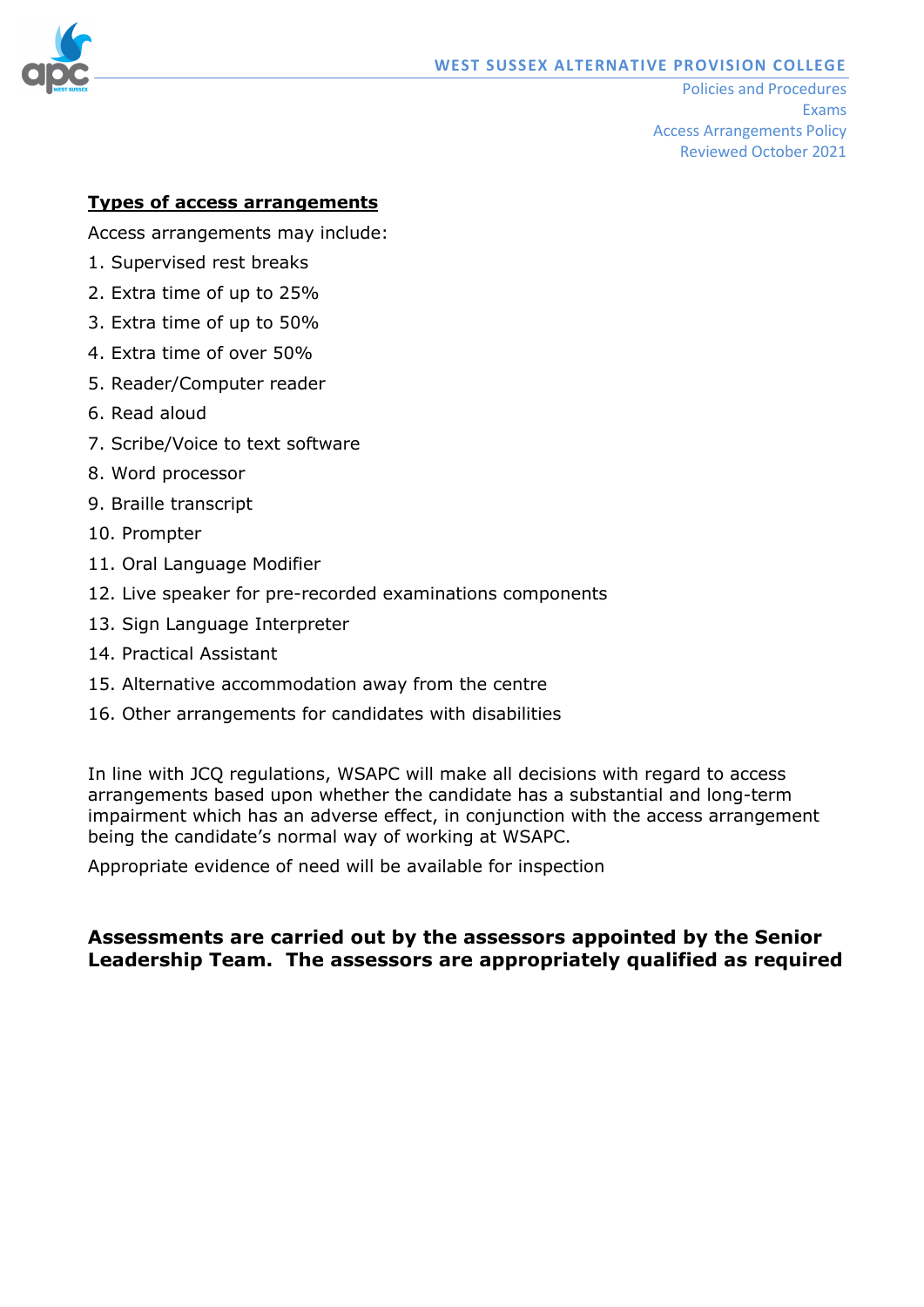

### **in JCQ regulations in AA Section 7. The qualifications of the current assessors**

**Lois Hook –** Certificate of Psychometric Testing, Assessment and Access Arrangements (CPT3A)

# **Checking the qualification(s) of the assessor(s)**

Upon appointment at WSAPC, the assessor is required to produce a copy of their qualification and assessment practising certificate which is held in their personal file. This is also recorded on our SIMs system

A further copy of the qualification and assessment practising certificate is held in the centres AA folder.

JCQ Form 8A is completed and signed by the Headteacher and kept with the Access Arrangement paperwork

# **Process for the assessment of a candidates learning difficulties by an assessor.**

The process detailed below confirms

"*that the assessment process is administered correctly..."*  $[GR 5.5]$  $[GR 5.5]$ 

The SENDCo completes baseline information and the Pupil Passport and these indicate which students require further assessment by a specialist teacher. The Pupil Passport contains any available information and assessment from the student's previous school. This will provide recommendations to teaching staff on how to support the student in class and will provide further information to 'paint a picture of need' and identify potential candidates who qualify for access arrangements.

### **The SENDCo oversees the following key assessments:**

Hodder Oral Reading Test

Vernon Graded Word Spelling

BPVS

### **Plus specialist assessments to inform Access Arrangements:**

NNAT – Naglieri Nonverbal Ability Test

PHAB – Phonological Assessment Battery

Dyslexia Screening Test (Secondary)

**The assessments below are carried out by a specialist assessor for Access Arrangements:**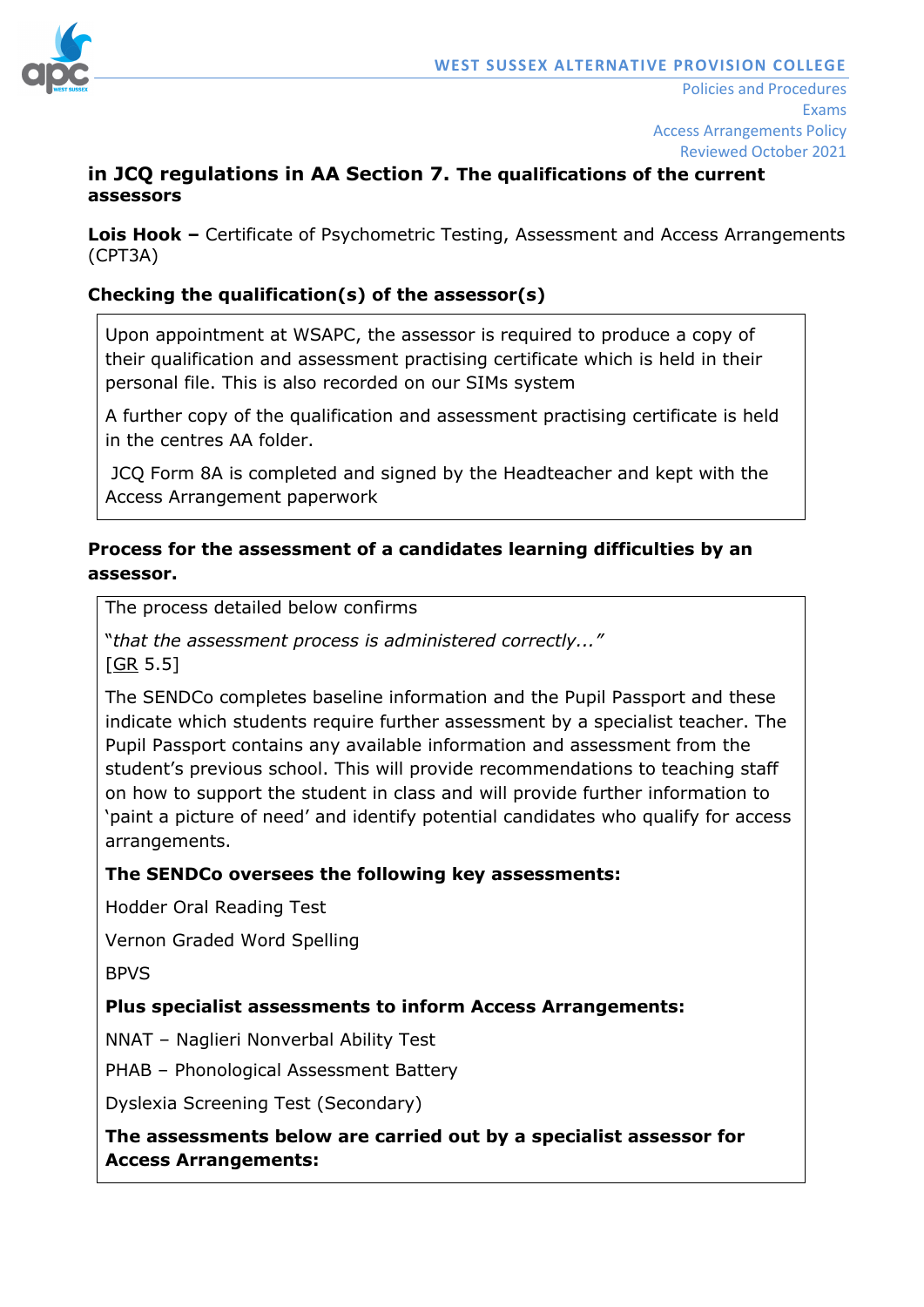

WRAT 4 CTOPP 2

TOMAL 2

DASH

Previous Access arrangements in place from previous schoosl, will be considered – and evidence utilised to support our own application

# **Painting an 'holistic picture of need', confirming normal way of working.**

# **As per JCQ regulations as appropriate the SENDCO will:**

Complete JCQ Form 8 and /or Reader Centre Evidence if student has been assessed and has scores which indicate a substantial impairment which is persistent and significant.

Provide examples of work.

Compile SENDCO letter including medical evidence (CAMHS, Hospital Consultant, EP, Sensory Impairment Service, Speech and language Service).

Include EHCP.

Confirm that the Access Arrangement is the candidate's normal way of working.

Normal Way of Working form is completed by Centre Manager and submitted to SENDCo.

The exam officer will monitor the effectiveness of any alternative ways of working and access arrangements to ensure that they are still required and continue to be of benefit to the student. If an arrangement is not used or is found to no longer be of benefit to the student, it will be removed in accordance with JCQ guidance.

# **Gathering evidence of normal way of working**

Bearing in mind *normal way of working* as defined by JCQ...

*"The arrangement(s) put in place must reflect the support given to the candidate in the centre†, e.g.*

- *in the classroom;*
- *working in small groups for reading and/or writing;*
- *literacy support lessons;*
- *literacy intervention strategies;*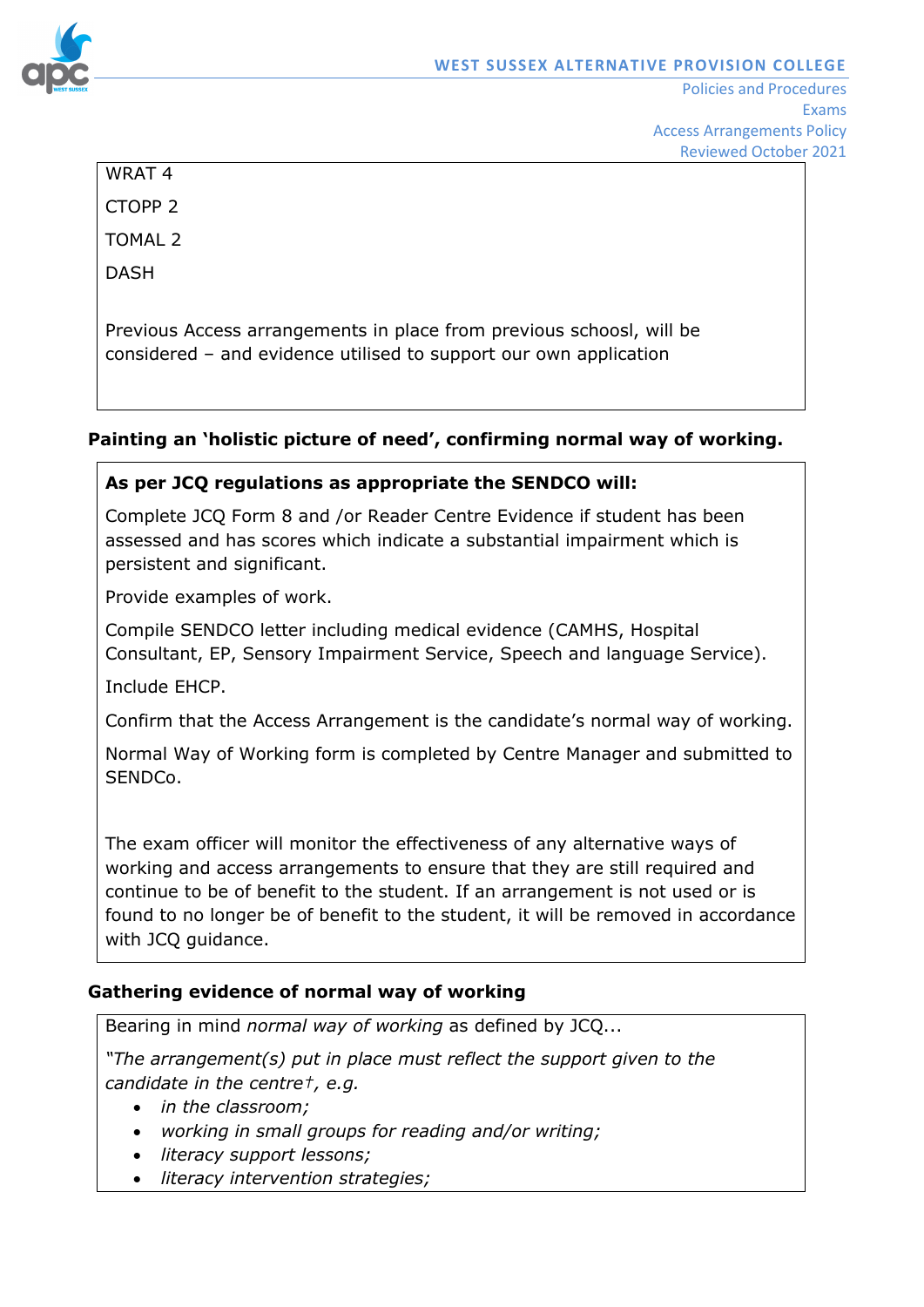

Access Arrangements Policy Reviewed October 2021

### • *mock examinations.*

*This is commonly referred to as 'normal way of working'. For candidates with learning difficulties this is typically the background information recorded with Section A of Form 8.*

*SENDCos and assessors must refer to section 7.6.1, page 87, for information on how to confirm 'normal way of working'.* 

*†The only exception to this is where an arrangement is put in place as a consequence of a temporary injury or impairment (see section 8.3, page 89)."*  [\[AA](http://www.jcq.org.uk/exams-office/access-arrangements-and-special-consideration/regulations-and-guidance) 4.2.5]

The SENDCo will complete 'Normal Way Of Working' form with teachers and support staff.

### **Processing applications for access arrangements and adjustments**

### **Arrangements/adjustments requiring awarding body approval.**

Access arrangements online (AAO) is a tool provided by JCQ member awarding bodies for centres to apply for required access arrangement approval for the qualifications covered by the tool. This tool also provides the facility to order modified papers for those qualifications included. (Refer to [AA,](http://www.jcq.org.uk/exams-office/access-arrangements-and-special-consideration/regulations-and-guidance) chapter 8 (Processing applications for access arrangements and adjustments) and chapter 6 (Modified papers).

AAO is accessed within the JCQ Centre Admin Portal (CAP) by logging in to one of the awarding body secure extranet sites. A single application for approval is required for each candidate regardless of the awarding body used.

Access arrangements will be applied for using Access Arrangements On-line before the annual JCQ deadline. The exception to this is where an emergency arrangement has been put in place as a consequence of a temporary injury or impairment. Or where a pupil arrives at WSAPC after the JCQ deadline

Once the tests have been conducted and there is a recommendation for access arrangements, the Assessor then applies to the exam boards via AAO; the decision is instant and a printed copy of the confirmation is printed and stored in the Access Arrangement File (held in Exams Office). Along with the AAO approval will be a hand signed and dated copy of the Form 8 report, a Data protection notice signed and dated by pupil. Original test papers along with normal way of working forms and any additional supporting evidence.

As per JCQ regulations certain applications for students with an EHCP will need to be supported with additional evidence of need; for example: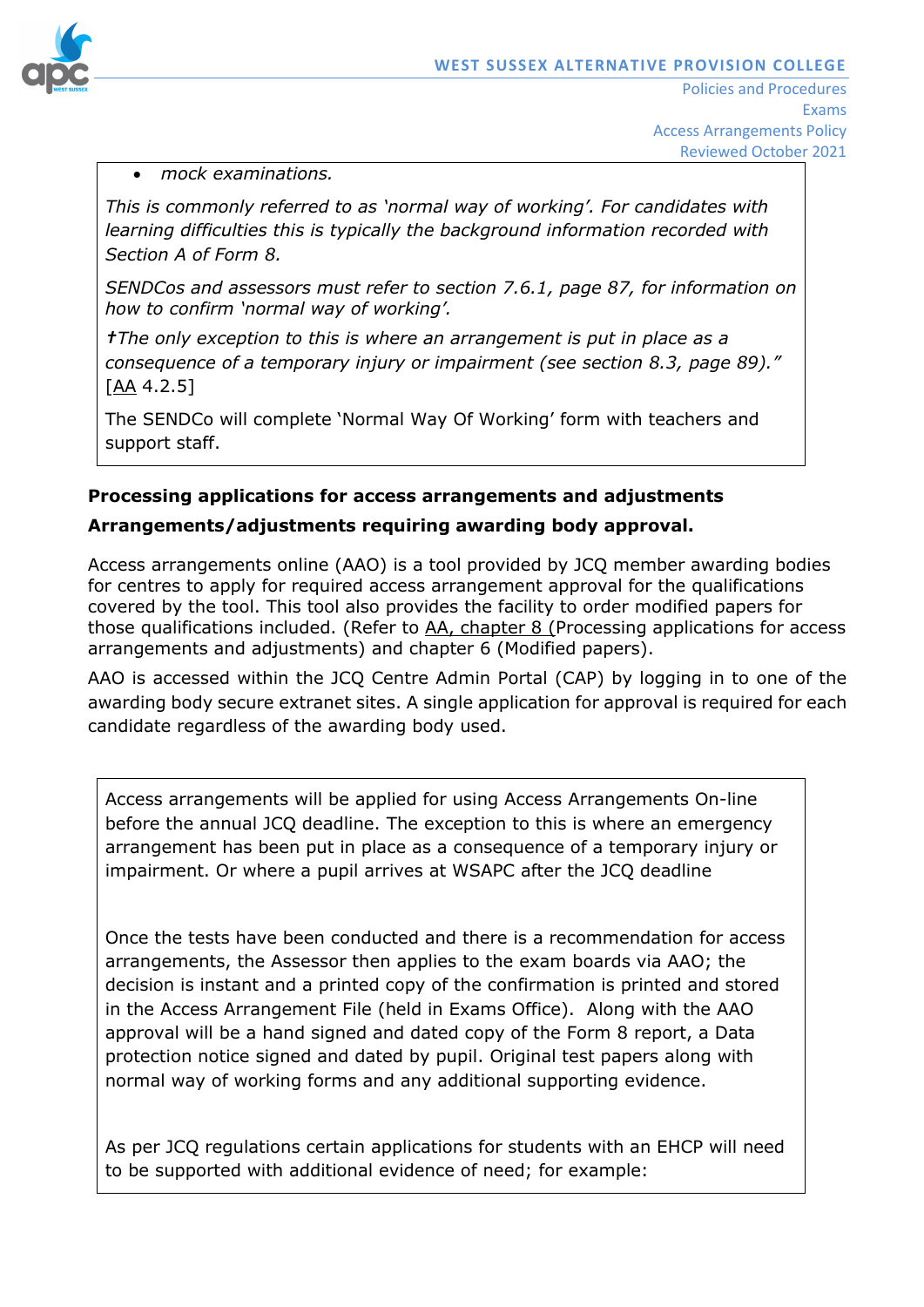

- A letter/report from CAMHS or a clinical psychologist or psychiatrist
- A letter/report from a hospital consultant
- A letter/report from the Local Authority Educational Psychology Service
- A letter/report from the Local Authority Sensory Impairment Service
- A letter/report from a Speech and Language Therapist (SALT)

All information is held on the Access Arrangements file and will be available for inspection.

Parents are informed of the access arrangement by letter and the students are informed verbally

If an application is not approved, additional paperwork/evidence may be required to justify the request being made. In this situation the SENCo/specialist assessor will work together with the Exams Officer to ensure that the correct evidence is submitted to the relevant awarding body or bodies. The Exams Officer will be notified by the awarding body once an outcome has been decided. A printed copy of any such outcome is to be kept on file.

Pupil Access arrangements are detailed on SIMs.net – pupil/group reports can be printed from Exams Organiser. SENDCo also holds a 'whole centre' access arrangement file, which is maintained and stored on our school share point system and is accessible to all staff. Each WSAPC centre receives updated lists of Access arrangements in place for their co-horts

### **Centre-delegated access arrangements**

Centre Manager/SENDCo completes 'Normal Way of Working' form and /or SENDCo File Note, as appropriate, showing evidence of persistent and significant difficulties which have a substantial and adverse effect.

Centre Manager/SENDCo ensures the Access Arrangement register is current and includes all the centre delegated access arrangements. The SENCo must be satisfied that there is a genuine need for the 'centre-delegated' arrangement to be put in place.

Where appropriate use of centre delegated access arrangements, such as supervised rest breaks will be detailed on the exam incident log.

### **Word processor policy**

An exam candidate may be approved the use of a word processor where this is appropriate to the candidate's needs and not simply because the candidate now wants to type rather than write in exams or can work faster on a keyboard, or because they use a laptop at home. The use of a word processor must reflect the candidate's normal way of working within the centre.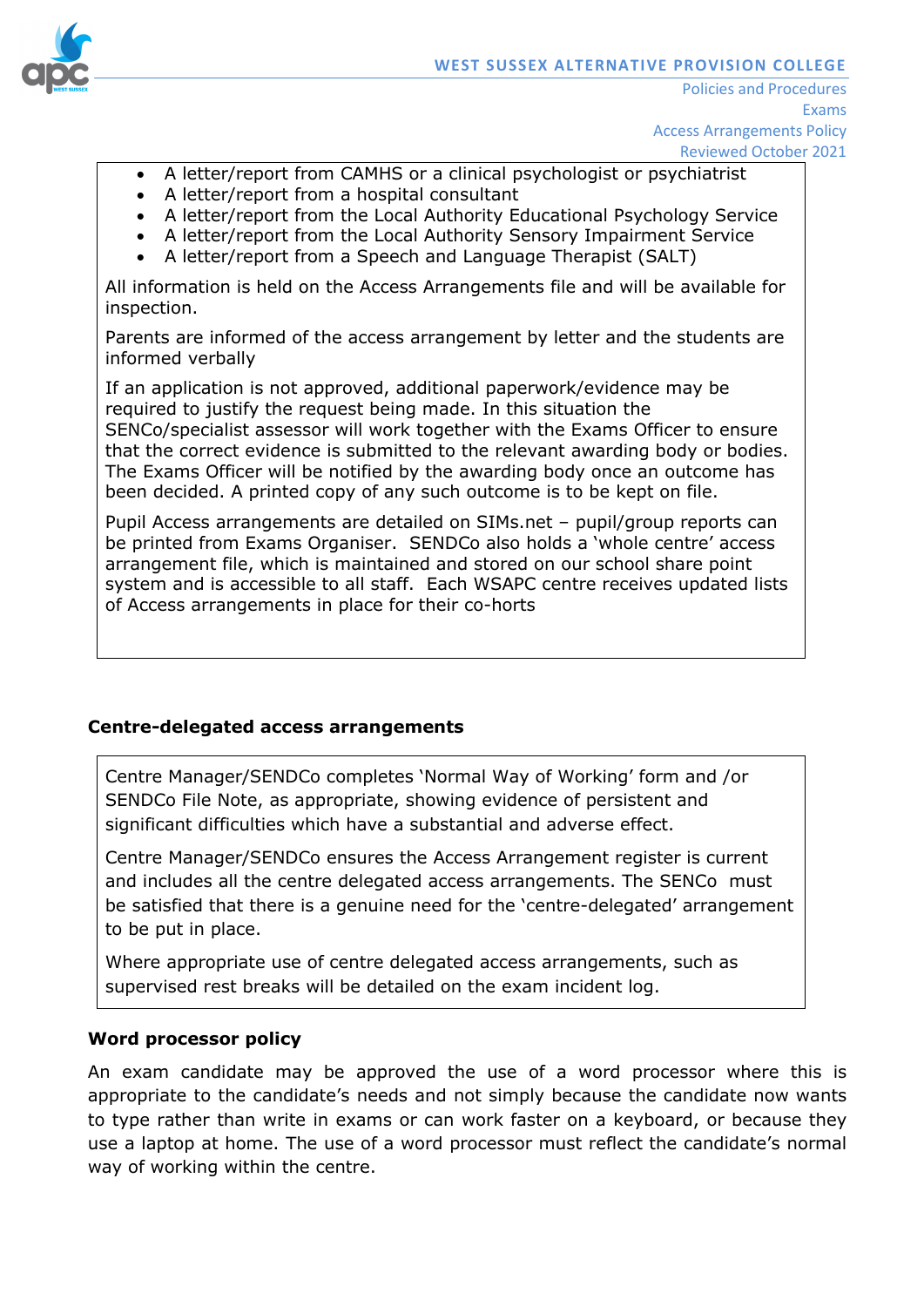

A centre **must** have a policy on the use of word processors… A member of the centre's senior leadership team **must** produce a statement for inspection purposes which details the criteria the centre uses to award and allocate word processors for examinations. [\(AA](http://www.jcq.org.uk/exams-office/access-arrangements-and-special-consideration/regulations-and-guidance) 5.8)

Accordingly, WSAPC has an Examinations Word Processing Policy, see appendix 2

### **Separate invigilation Policy**

A decision where an exam candidate may be approved separate invigilation within the centre will be based on whether the candidate

- *...has a substantial and long term impairment which has an adverse effect; and*
- *the candidate's normal way of working within the centre.*  [\[AA](http://www.jcq.org.uk/exams-office/access-arrangements-and-special-consideration) 5.16]

A decision where an exam candidate may be approved separate invigilation within the centre will be made jointly by Centre Manager and SENDCo

Accordingly, the Centre Manager completes a SENDCo File Note

[see [AA](http://www.jcq.org.uk/exams-office/access-arrangements-and-special-consideration) 5.16]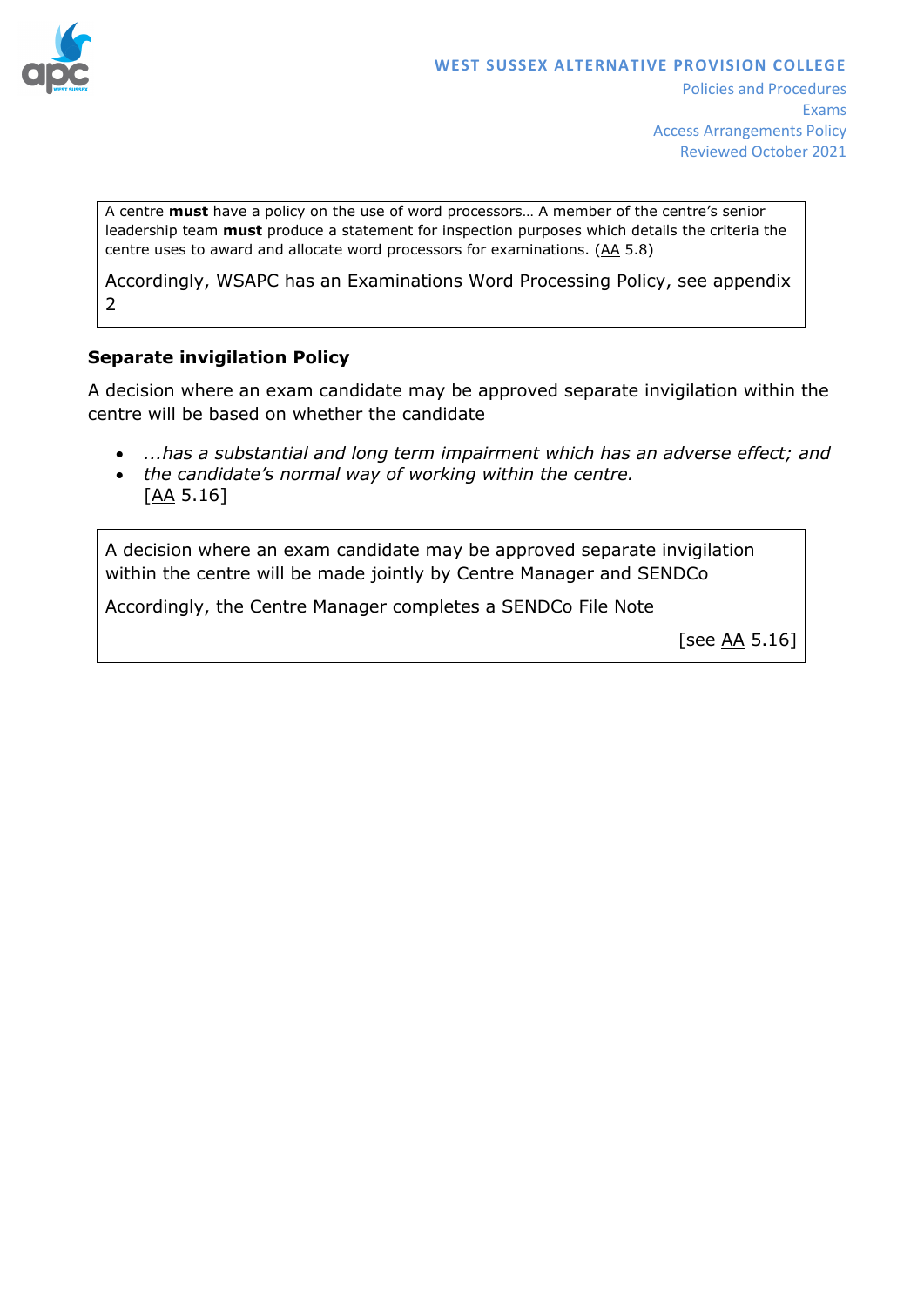

# **Appendices**

- 1. Normal Way of Working form
- 2. Word Processor Policy

| <b>ISSUED</b>           | <b>April 2017</b> |
|-------------------------|-------------------|
| <b>ADOPTED BY WSAPC</b> | April 2017        |
| <b>REVIEWED</b>         | October 2021      |
| <b>REVIEW DATE</b>      | October 2022      |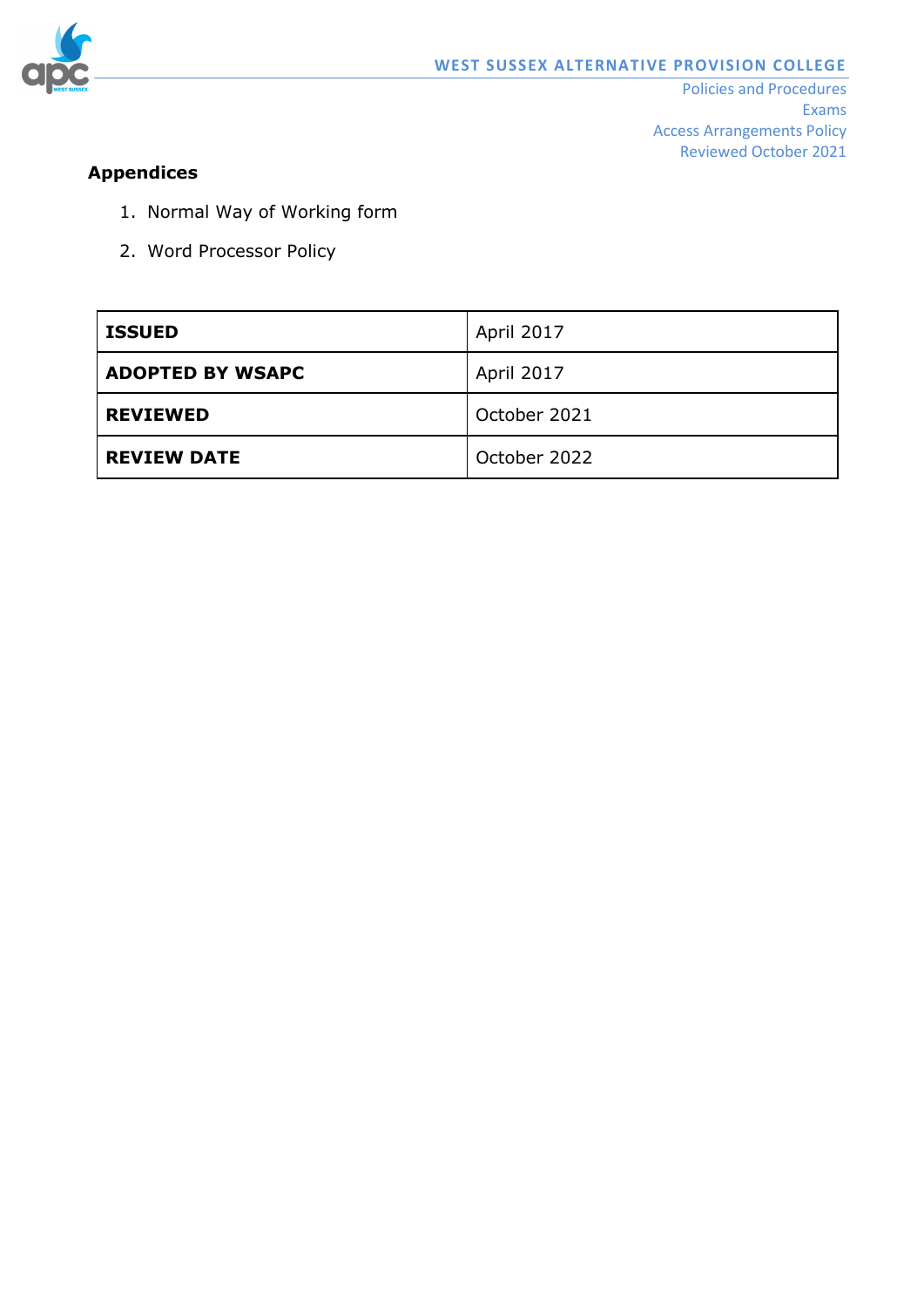

# **Appendix 1-Demonstrating 'normal way of working' for access arrangements**

|  |  | <b>Name of Student:</b> |  |
|--|--|-------------------------|--|
|--|--|-------------------------|--|

**Date of birth:** 

| Access arrangements under consideration/area of concern |                          |                        |                          |
|---------------------------------------------------------|--------------------------|------------------------|--------------------------|
|                                                         | (Tick all<br>applicable) |                        | (Tick all<br>applicable) |
| Scribe                                                  |                          | Use of WP              |                          |
| Reader                                                  |                          | Prompt                 |                          |
| Extra Time                                              |                          | Supervised rest breaks |                          |
|                                                         |                          | Separate room          |                          |

| <b>EXTRA TIME</b>                                                   | <b>YES</b> |  |
|---------------------------------------------------------------------|------------|--|
| Support is needed to complete assessments within the given time     |            |  |
| Quality and content of work improves with extra time                |            |  |
| Student is routinely given extra time to re-read and process text   |            |  |
| Differentiated questioning is used to allow additional thinking and |            |  |
| processing time                                                     |            |  |
| Always finishes tasks after others or submits incomplete work       |            |  |
| Needs time to formulate an answer to a verbal question (slow        |            |  |
| responding)                                                         |            |  |
| Needs careful explanations in straightforward language of           |            |  |
| tasks/assignment titles                                             |            |  |

| <b>READING</b>                                                   | <b>YES</b> |  |
|------------------------------------------------------------------|------------|--|
| Reads aloud in class to understand text                          |            |  |
| Uses a reader during mock exams and tests                        |            |  |
| Understanding of text improves with the use of a reader          |            |  |
| Uses peer reader or adult reader in class                        |            |  |
| Has problem following written instructions                       |            |  |
| Finds it difficult to quickly get the idea of what s/he has read |            |  |
| Finds it hard to remember what s/he has read                     |            |  |
| Uses Reading Pen in classroom                                    |            |  |

| <b>SCRIBE / WORD PROCESSING</b>                                         |  |
|-------------------------------------------------------------------------|--|
| Has difficulty copying from the board                                   |  |
| Finds taking notes hard                                                 |  |
| Needs support with planning written work                                |  |
| Evidence is available to show that use of a word processor is the usual |  |
| way of working in class                                                 |  |
| Handwriting is illegible                                                |  |
| Spelling is incomprehensible                                            |  |
| Student has difficulty expressing thoughts in writing                   |  |
| Verbal responses are more comprehensive than written responses          |  |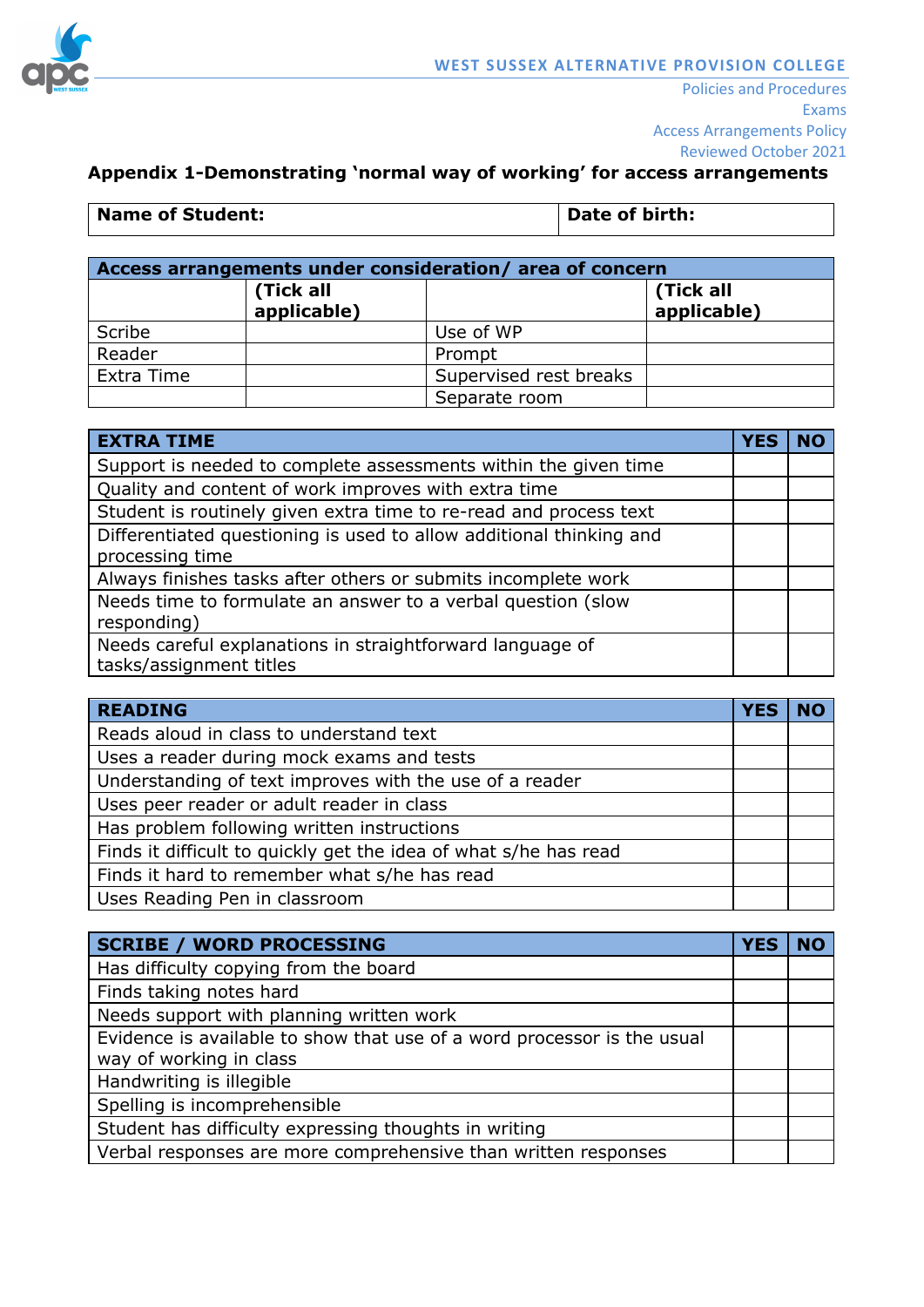

| Slow writing speed results in tasks not being completed within the set |  |
|------------------------------------------------------------------------|--|
| time                                                                   |  |
| Able to produce written text quicker when using a scribe / voice       |  |
| activated software                                                     |  |

| <b>COLOURED PAPER AND OVERLAYS / Print Size</b>                                                  | <b>YES</b> | <b>NO</b> |
|--------------------------------------------------------------------------------------------------|------------|-----------|
| Needs larger print size                                                                          |            |           |
| Evidence is available to show that students use coloured paper as their<br>usual way of learning |            |           |
| Students routinely use coloured reading rulers in class                                          |            |           |

| <b>MEMORY &amp; CONCENTRATION</b>                     | <b>YES</b> | <b>NO</b> |
|-------------------------------------------------------|------------|-----------|
| Has difficulty following oral instructions            |            |           |
| Has difficulty concentrating for long periods         |            |           |
| Has difficulty remembering information / instructions |            |           |
| Needs to have instructions repeated                   |            |           |
| Needs to have instructions written down               |            |           |

| <b>ORGANISATION</b>                                                                 | <b>YES</b> | <b>NO</b> |
|-------------------------------------------------------------------------------------|------------|-----------|
| Organisational skills are weak - loses things, forgets items s/he needs<br>to bring |            |           |
| Has difficulty working efficiently                                                  |            |           |

| DIFFERENTIATION / OTHER SUPPORT                                       | <b>YES</b> | <b>NO</b> |
|-----------------------------------------------------------------------|------------|-----------|
| Use of TA in class                                                    |            |           |
| Differentiated curriculum provided                                    |            |           |
| Personal copies of notes/ information provided to highlight key words |            |           |
| Manifest Stress or anxiety in class when placed under exam conditions |            |           |
| Needs to take frequent supervised rest breaks                         |            |           |
| Needs timely reminders to stay focused on task - prompt               |            |           |

| Any other relevant information: |  |
|---------------------------------|--|
|---------------------------------|--|

# **Date normal way of working discussed and agreed:**

SENDCO : ………………………………………………………………………………………………….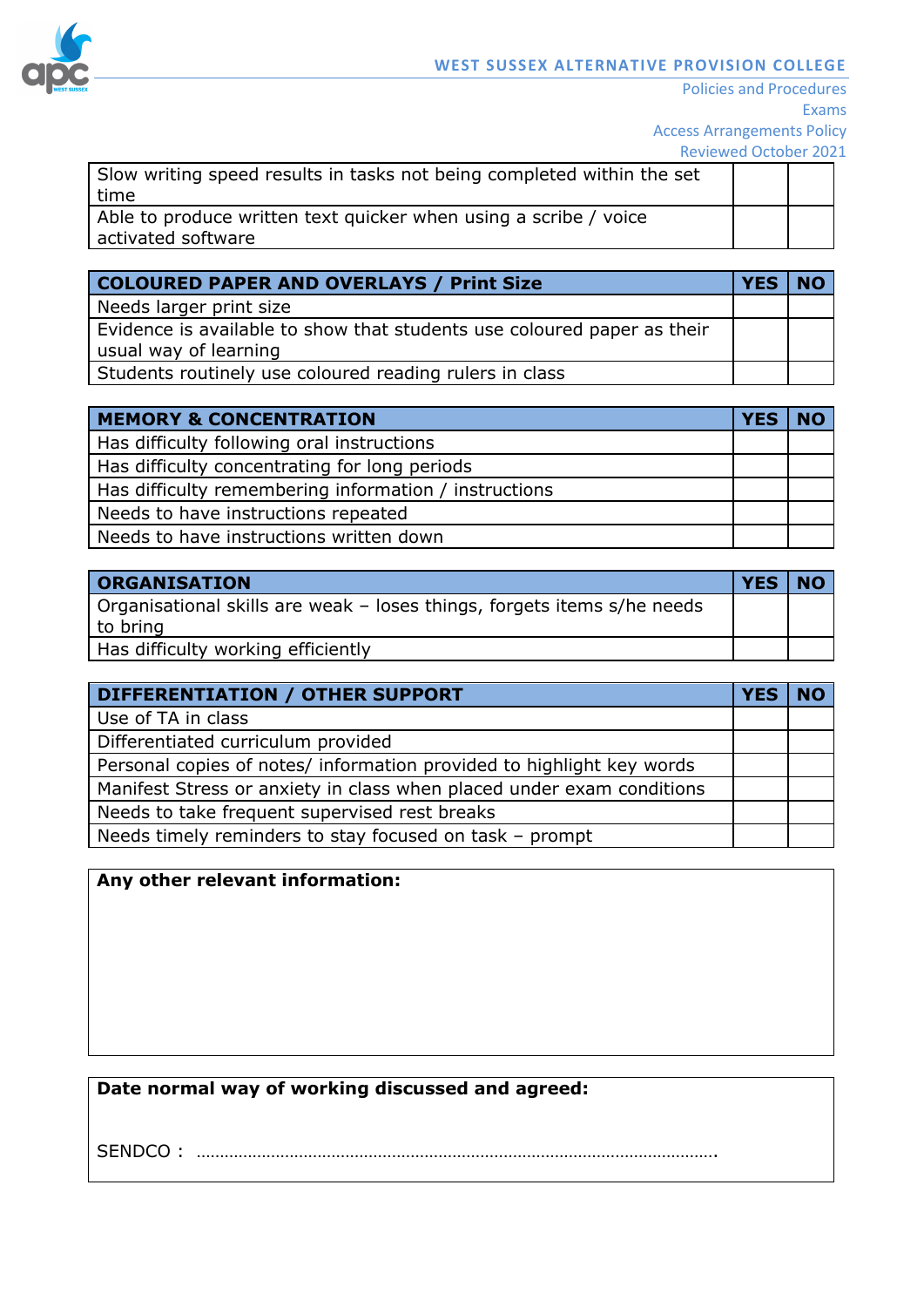

### **Appendix 2- Word Processor Policy**

#### **Purpose of the policy**

This policy details how the centre manages and administers the use of word processors (including laptops and tablets) in examinations and assessments.

This policy is reviewed and updated annually on the publication of updated JCQ regulations and guidance on access arrangements and instructions for conducting exams. References in this policy to AA and ICE relate directly taken from the Access Arrangements and reasonable adjustments 2019-2020 and Instructions for conducting Examinations 2019-2020 publications.

### **Principles for using a word processor**

West Sussex Alternative Provision College complies with AA chapter 4 *Adjustments for candidates with disabilities and learning difficulties* regulations and guidance as follows:

### (AA 4.2.1)

• Candidates with access to word processors are allowed to do so in order to remove barriers for disabled candidates which prevent them from being placed at a substantial disadvantage as a consequence of persistent and significant difficulties • The use of word processors is only permitted whilst ensuring that the integrity of the assessment is maintained, at the same time as providing access to assessments for a disabled candidate

### (AA 4.2.2)

• The use of a word processor is not granted where it will compromise the assessment objectives of the specification in question

#### (AA 4.2.3)

• Candidates may not require the use of a word processor in each specification. As subjects and their methods of assessments may vary, leading to different demands of our candidates, the need for the use of a word processor is considered on a subject-by-subject basis

### (AA 4.2.4)

• The use of a word processor is considered and agreed where appropriate at the start of the course. Candidates are subsequently aware that they will have the use of a word processor for examinations and controlled assessments/coursework

• Candidates are made aware that they will have the use of a word processor for examinations and non-examination assessments (including controlled assessments/coursework)

(AA 4.2.5)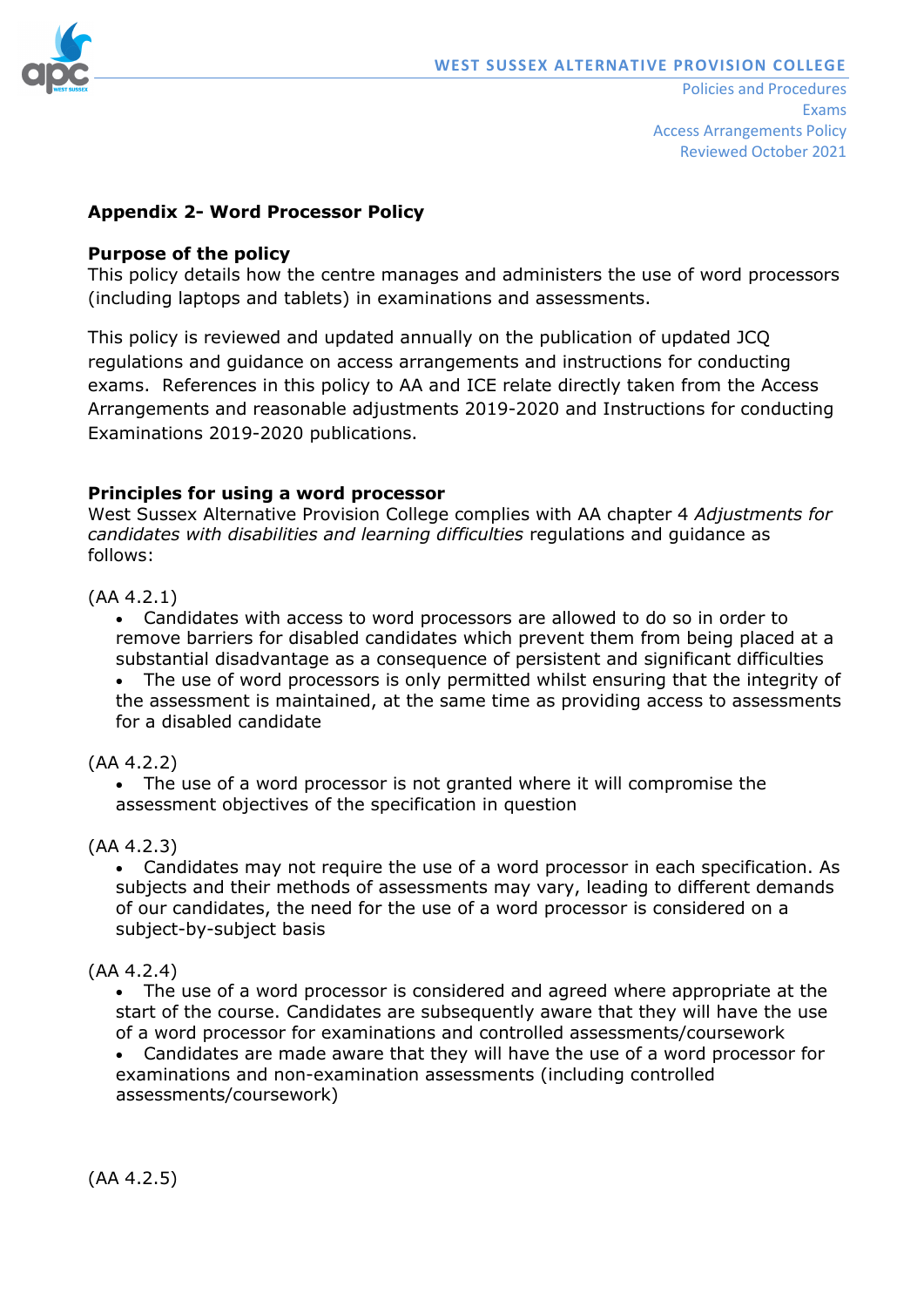

• The use of a word processor for candidates is only granted if it reflects the support given to the candidate as their 'normal way of working', which is defined as support:

- in the classroom; or
- working in small groups for reading and/or writing; or
- literacy support lessons; or
- literacy intervention strategies; and/or
- in internal school tests and mock examinations

The only exception to the above where the use of word processor would be considered for a candidate would be.

In the event of a temporary injury or impairement, or a diagnosis of a disability or manifestation of an impairment relating to an existing disability arising after the start of the course (AA 4.2.4).

Where a subject within the curriculum is delivered electronically and the centre provides word processors for all students (AA 5.8.4)

### **The use of a word processor**

West Sussex Alternative Provision College complies with AA chapter 5 *Access arrangements available* as follows:

(AA 5.8.1)

• Provides a word processor with the spelling and grammar check facility/predictive text disabled (switched off)

• Only grants the use of a word processor to a candidate where it is their normal way of working (see 4.2.5 above) within the centre

• Only grants the use of a word processor to a candidate if it is appropriate to their needs (for example, the quality of language significantly improves as a result of using a word processor due to problems with planning and organisation when writing by hand)

(The above also extends to the use of electronic braillers and tablets)

(AA 5.8.2)

• Provides access to word processors to candidates in non-examination assessments (including controlled assessments or coursework) components as standard practice unless prohibited by the specification

### (AA 5.8.3)

• Allows candidates to use a word processor in an examination to type certain questions, i.e. those requiring extended writing, and handwrite shorter answers

• Are also aware that examinations which have a significant amount of writing, as well as those that place a greater demand on the need to organise thought and plan extended answers, are those where candidates will frequently need to type. Examinations which require more simplistic answers are often easier to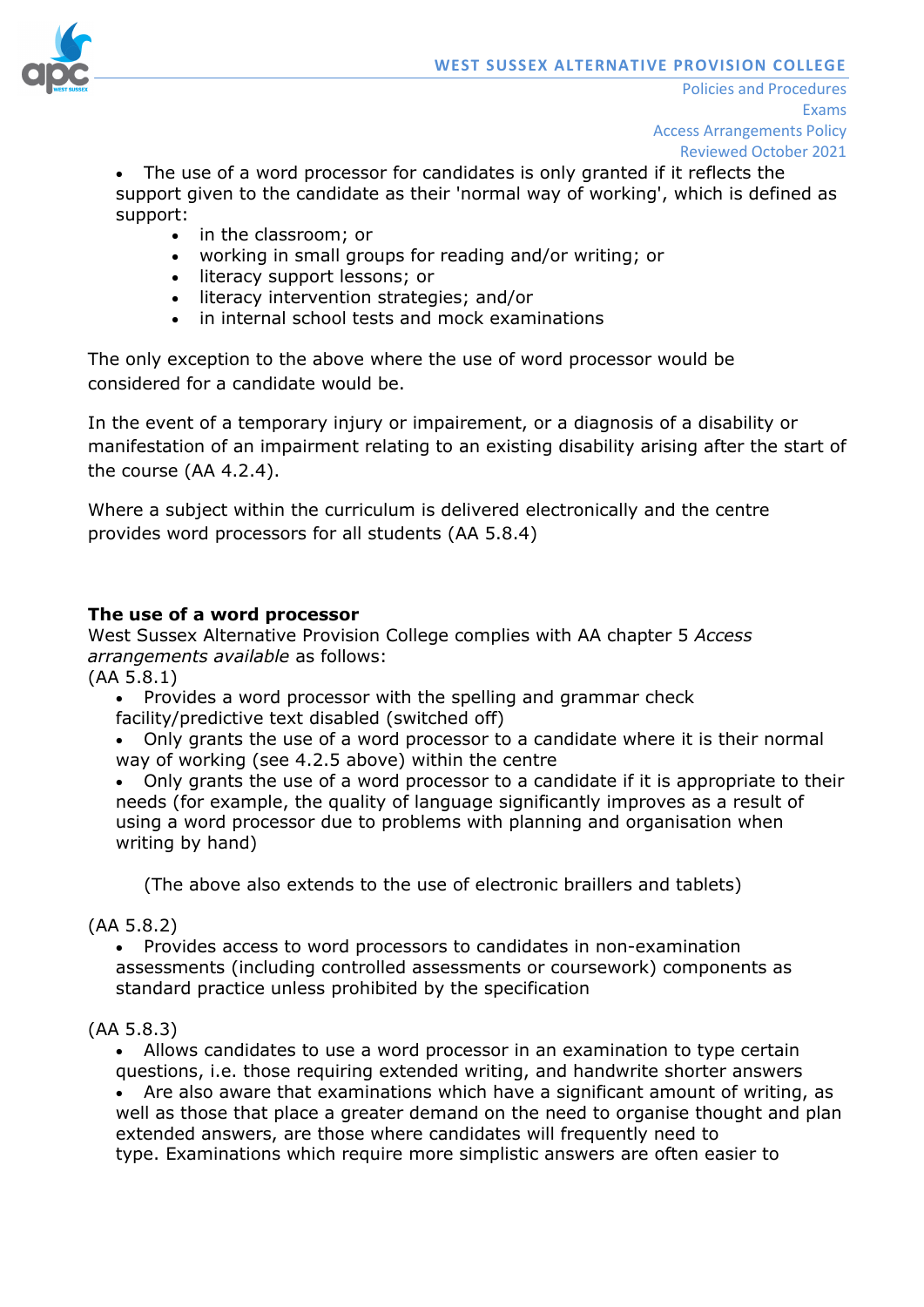

handwrite within the answer booklet. The candidate avoids the difficulty of visually tracking between the question paper and screen

### (AA 5.8.4)

• In all cases, ensures that a word processor cover sheet (Form 4) is completed and included with each candidate's typed script

• Does not simply grant the use of a word processor to a candidate because he/she prefers to type rather than write or can work faster on a keyboard, or because he/she uses a laptop at home

#### **Word processors and their programmes**

West Sussex Alternative Provision College complies with ICE 8.8 *Word processors* instructions by ensuring:

- word processors are used as a type-writer, not as a database, although standard formatting software is acceptable
- word processors have been cleared of any previously stored data, as must any portable storage medium used
- an unauthorised memory stick is not permitted for use by a candidate
- where required, candidates are provided with a memory stick, which has been cleared of any previously stored data, by a nominated member of centre staff
- word processors are in good working order at the time of the examination
- word processors are accommodated in such a way that other candidates are not disturbed and cannot read the screen

• where a candidate using a word processor is accommodated separately, a separate invigilator is used

• word processors are either connected to a printer so that a script can be printed off, or have the facility to print from a portable storage medium

- documents are printed after the examination is over
- candidates are present to verify that the work printed is their own

• word processed scripts are inserted in any answer booklet which contains some of the answers

• word processors are used to produce scripts under secure conditions, and if they are not then the centre is aware that they may be refused by the awarding body

• word processors are not used to perform skills which are being assessed

• word processors are not connected to an intranet or any other means of communication.

• candidates are not given access to other applications such as a calculator (where prohibited in the examination), spreadsheets etc when using a word processor

• graphic packages or computer aided design software is not included on a word processor unless permission has been given to use these

• predictive text software or an automatic spelling and grammar check is disabled unless the candidate has been permitted a scribe or is using voice recognition technology (the script must have a completed scribe cover sheet included), or the awarding body's specification permits the use of automatic spell checking

• voice recognition technology is not included on word processors unless the candidate has permission to use a scribe or relevant software

• word processors are not used on the candidate's behalf by a third party unless the candidate has permission to use a scribe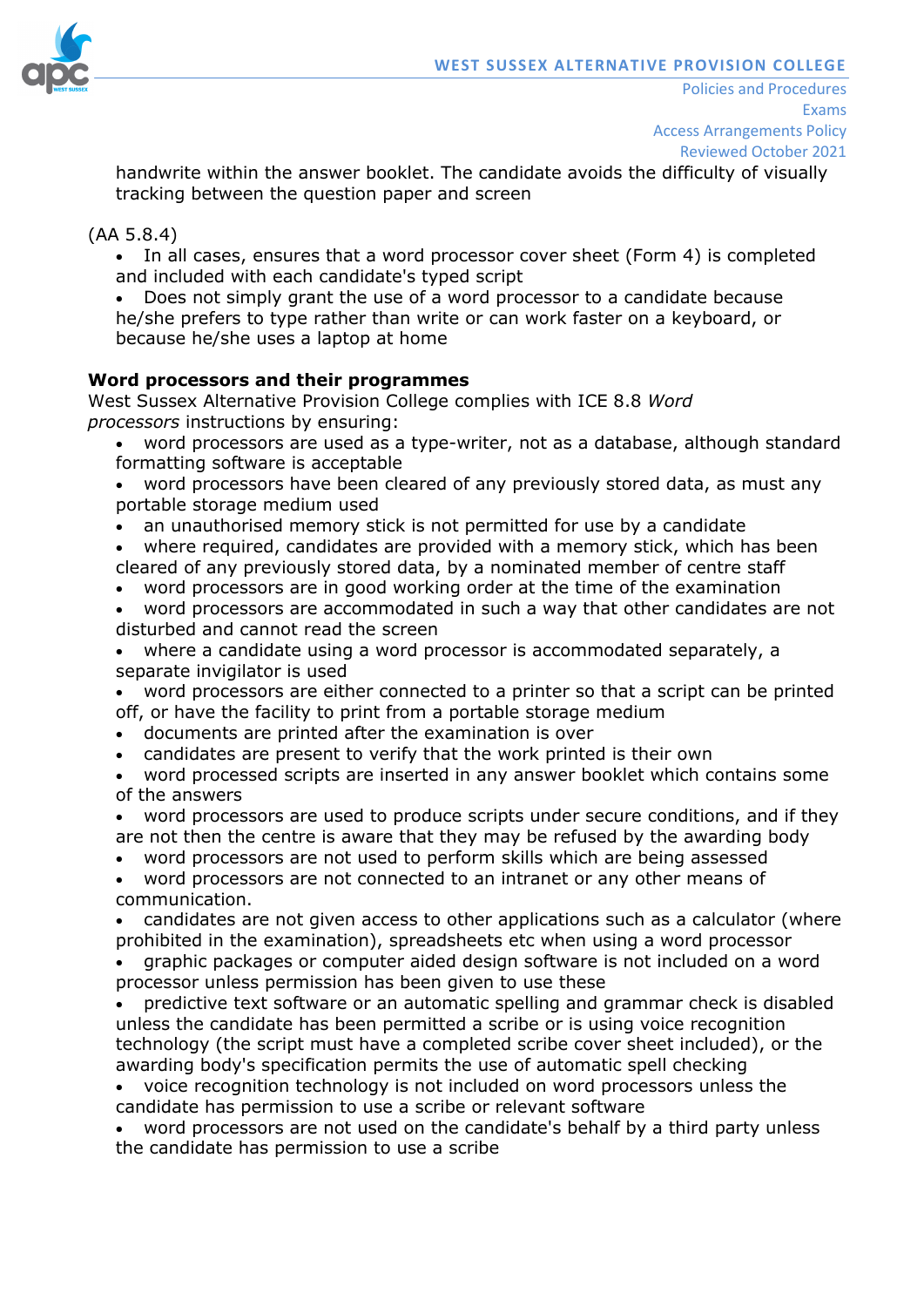

### **Laptops and tablets**

West Sussex Alternative Provision College further complies with ICE 8.8 instructions by ensuring:

- tablets used during examinations/assessments are designed to run for a long period of time once fully charged and are 'free-standing'
- the battery capacity of all laptops and/or tablets is checked before the candidate's examination(s) with the battery sufficiently charged for the entire duration of the examination
- candidates are reminded that their centre number, candidate number and the unit/component code must appear on each page as a header or footer
- candidates using Notepad or Wordpad software (which do not allow for the insertion of a header or footer) are instructed to handwrite their details as a header or footer once they have finished the examination and printed off their typed script; candidates are also supervised to ensure that they are solely performing this task and not re-reading their answers or amending their work in any way
- candidates are instructed to appropriately number each page
- candidates are instructed to use a minimum 12pt font and double spacing
- invigilators remind candidates to save their work at regular intervals
- where it is possible 'autosave' is set up on each laptop/tablet

• candidates are present at the end of the examination when their script is printed off so they can verify that the work printed is their own

#### **Accommodating word processors in examinations Candidates using word processors (including laptops or tablets) are internally**

#### **accommodated in the following manner:**

Pupils using word processors are accommodated separately from the main examination room. They are placed in designated classrooms to ensure that other candidates are not disturbed, that power supplies are easily accessible and to help ensure word processor screens are not overlooked by other candidates. Pupils who are using word processors may be grouped together in one room, if space allows.

### **Invigilation arrangements relating to the use of word processors include the following:**

Each room has a separate invigilator, who has attended the College annual invigilation/access arrangement training and has seen a copy of our 'Word Processor' policy.

### **Other arrangements relating to the use of word processors include:**

Pupils all have their own 'Exam' Log-in (with the relevant software restrictions). College IT support is notified in advance in case extra exam numbers and printers are required. USB stick(s) are made available to a designated member of staff who will accompany pupil to designated printer. All work is cleared at the end of each exam. The word processor is either directly linked to a printer, (not always appropriate as most PC's are linked to photocopiers) or the student accompanies an invigilator or designated member of staff at the end of the exam and prints direct from the USB. The candidate is ALWAYS present to verify that the work printed is his or her own and that all pages are printed, and signs the work on the bottom of last page.